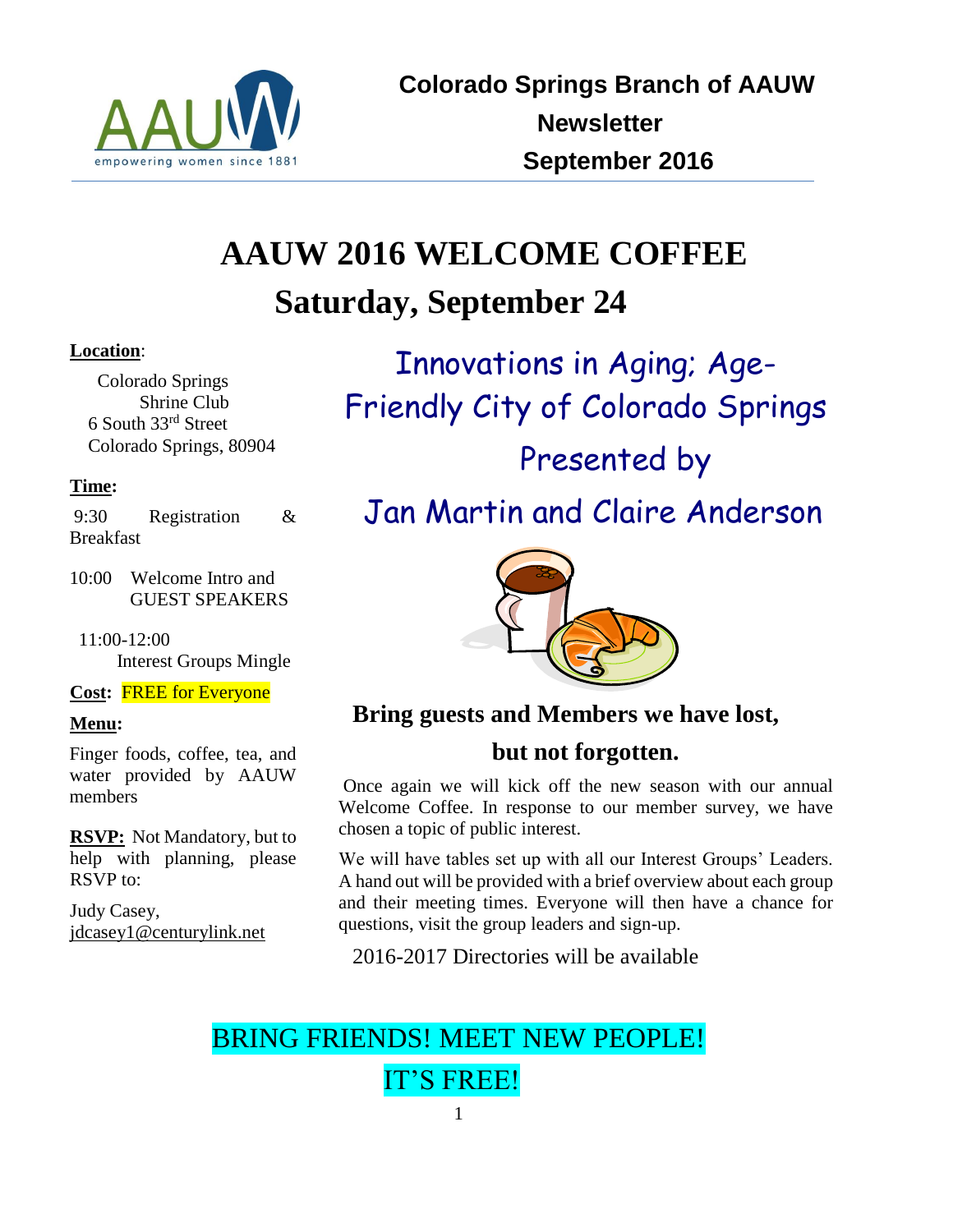## PRESIDENT'S MESSAGE

Picture a knobby kneed, starched and scrubbed five year old waiting by the front window for a glimpse of the older neighborhood children. Today I would walk to school for my first day. A new year. A new beginning.

Fall brings school bells, football season, leaves of gold, and, yes, a new beginning for AAAU. Time passes.

As we anticipate the Welcome Coffee on September  $24<sup>th</sup>$ , we reminisce about our AAUW year in review. Topical programs included *Raising of America* and *Human Trafficking.* We honored five deserving women with scholarships for higher education. 36 new members joined our branch. We recognize and praise Nedra Engelson for her devoted leadership as president.

I feel I am back to my first day of school waiting by the front window. I am humbled by the depth of experience and expertise surrounding me and eager for the New Year. Recently I attended the State Convention in Loveland and the Regional Conference in Albuquerque. I am thankful for our State President Amy Blackwell and her willingness to guide me. We in Colorado Springs boast the largest branch in the state and our interest groups are amazing in scope and attendance. Our mission and vision lead us to support others in the advancement of leadership and education for all women.

Nationally in this school year AAUW will fund over \$3.7 million for over 230 fellowships and grants to outstanding women and non-profit organizations. Our focus on STEM, Title IX, gender equity, case support and our presence and involvement at the United Nations and in Washington D.C. deserve many accolades.

What can we do in Colorado Springs to advance our mission? Our vision? The future of all women? We not only reach out to the college age women here in our city but to all women. I challenge each of us to invite a friend to the Welcome Coffee. Bring a friend to an interest group. We belong to a great organization. Let's share our present successes and together choose even higher goals.

I am honored to serve as your new president. Thank you.

*Phyllis Sperber* 

#### **From the Author's Day committee.**

Just a reminder that **Author's Day this year will be November 5th.** We are soliciting items for the silent auction from our wonderful members which total close to 200.

Last year's auction brought in close to \$3000 for scholarships. We would like to try for the same outcome.

We have been promised some very nice items so far which have included paintings, a quilt, jewelry, theatre tickets, gift cards, wine, gift certificates for lunch, dinner and a movie and others, books, hiking poles, pickleball paddles and more.

If you would like to donate a very nice item for the auction, you can bring it to me at the welcome coffee on September 24th. Please list the item, its value and an email or contact number for the person or business donating the item. Don't hesitate to ask for a gift card to a restaurant you frequent or the place where you change your oil. Think outside of the box.

If you aren't able to come to Author's Day, donations to the scholarship fund are always appreciated. Contact the treasurer Frieda Dunlap, [ffdunlap@hotmail.com,](javascript:window.top.ZmObjectManager.__doClickObject(document.getElementById(%22OBJ_PREFIX_DWT917_com_zimbra_email%22));) about donating.

If you have any questions or want me to pick up an item, don't hesitate to contact me, Jean Olsen, [olsen.meyer@gmail.com](javascript:window.top.ZmObjectManager.__doClickObject(document.getElementById(%22OBJ_PREFIX_DWT918_com_zimbra_email%22));) or [719-634-3508.](tel:719-634-3508)

Thank you all for supporting local women's scholarships.

*Jean Olsen,* Silent Auction Coordinator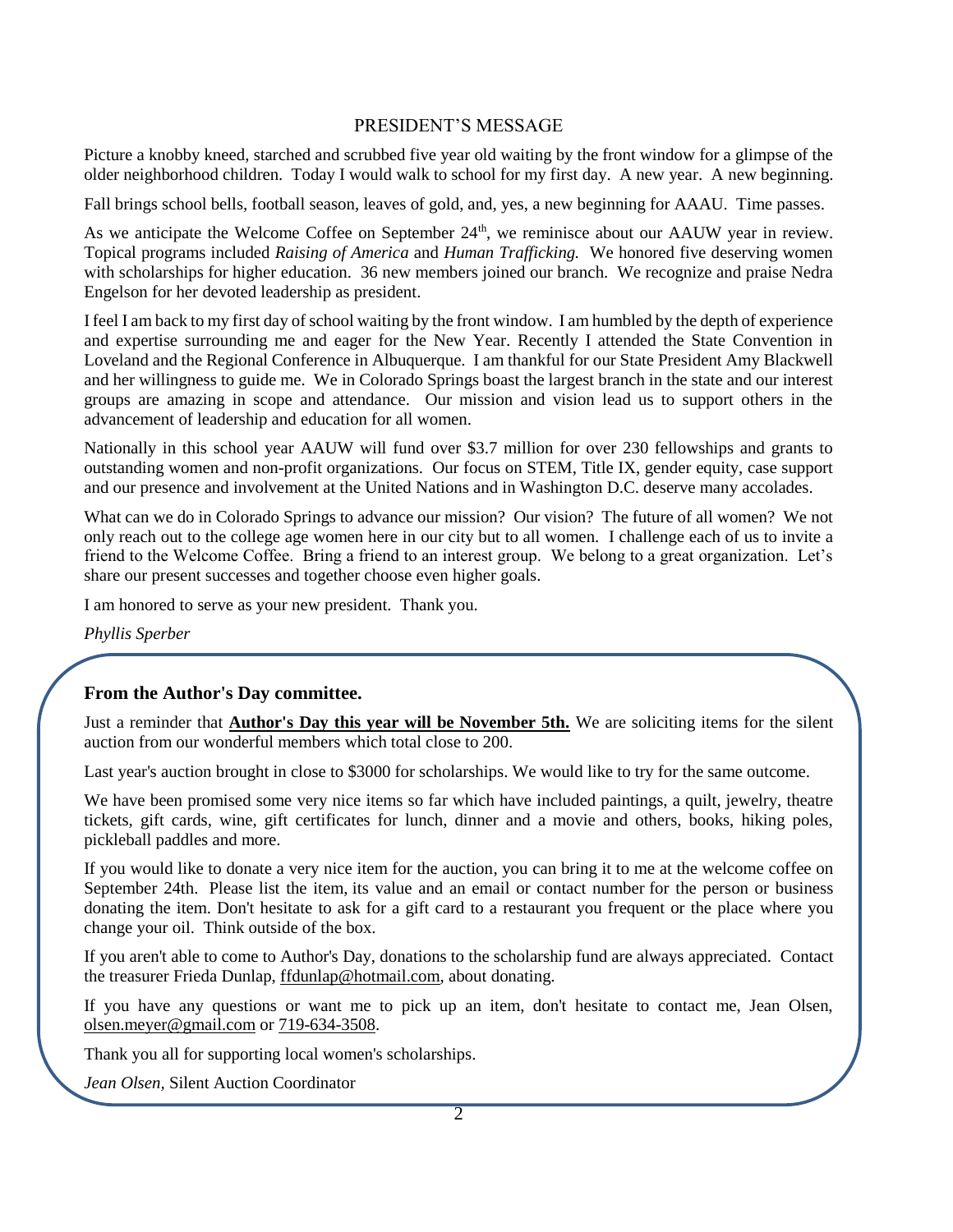## **Co-Community Vice Presidents (Judy Casey and Pauleta Terven) challenge you to get involved this year!**

One of our goals for this year is to enhance relationships between the branch and College and University Student Groups at UCCS and Colorado College. We would also like to work with Colorado Technical University and PPCC to establish branches. If you have a particular interest in any of these institutions, please contact Judy [\(jdcasey1@centurylink.net\)](mailto:jdcasey1@centurylink.net). Exactly what these "enhanced relationships" might look needs to be developed, and your input could be very useful.

Colorado Springs Branch members have supported many outreach efforts in previous years:

Southern CO Girls STEM Initiative—Monday, November 28 this year

Voter education efforts with League of Women Voters of the Pikes Peak Region

International Women's Day Celebration in March

Prizes for local students at History Day and Science Fair

Southern Colorado Human Trafficking Task Force seminar—September 17 at Coronado High School

Local scholarships for UCCS and PPCC students

Participation in programs of Women's Foundation of CO, Pikes Peak Women, and Educating Children of Color

Let Pauleta ( $p$ auletat@aol.com) know if you are interested in participating in any of these activities. Calls for volunteers for specific events will also appear in future newsletters or e-blasts.

We suspect that this list is incomplete; many members actively support other organizations whose missions complement AAUW's goals. One of our goals is to increase our outreach by sharing information about mission-related activities being held by these other entities. If you are a member of a group sponsoring an activity that promotes advancement of women, please share that information with Lois Boschee (Public Policy) or one of us (Judy or Pauleta).

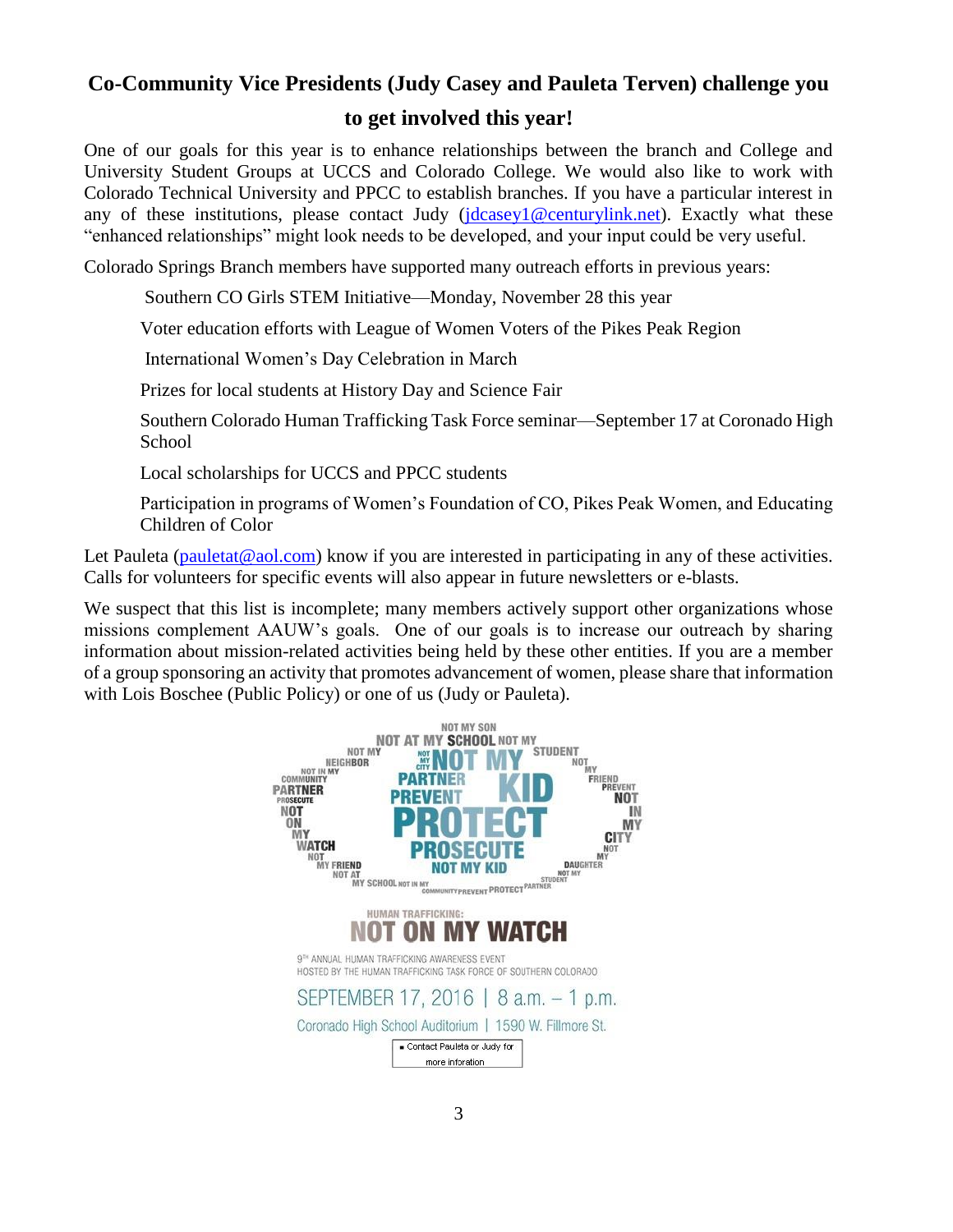## **PUBLIC POLICY**

There has been a bit of a buzz in AAUW about Title IX lately. If you are like me, you know a little about it but it seems like it was long ago that it was REALLY in the news. In fact, this legislation was passed in 1972 and applies to all educational programs or activities that receive federal funding. Perhaps all you former teachers know a lot about it but I will refresh your memories.

Title IX prohibits discrimination in the following areas:

- Recruitment, admissions, and housing
- Career planning and technical education
- Pregnancy, parenting and/or marriage
- Areas of science, technology, engineering and math (STEM)
- Sexual harassment and assault
- Comparable facilities and access to course offerings
- Financial assistance
- Student health services and insurance benefits
- Harassment based on gender identification
- Athletics

President Nixon signed it into law. That's it in a nutshell. Passage of Title IX has certainly changed life for our children and grandchildren.

*Lois Boschee* for Public Policy



## **Everything That's Old is News Again.**

The following Archival news was submitted by Judie Werschky, and it harks back to the 1930's - and the early efforts that were initiated to support young women even then. And a note to remind us that we've evolved with regard to our own gender identity. It's always fun to look back and reflect on our progress.



"In the mid-1930s our Branch discussed implementing a program based on

one in the Denver area. The program selected involved Hispanic girls from Arvada High School, who would offer academic help and positive social interaction to at-risk Hispanic girls, at Arvada Middle School. The five, or six, older girls would receive \$10 for each session attended; the ten to fifteen, middle school students, \$5. Hopefully, the program, which the girls named "Las Amigas," would be expanded to other schools in the future. No feedback on whether it was implemented.

In the 30's Branch meetings were held on Wednesday afternoons in Palmer Hall at CC. Speaker was usually a male faculty member. Our members were referred to as, for instance, Mrs. John Doe."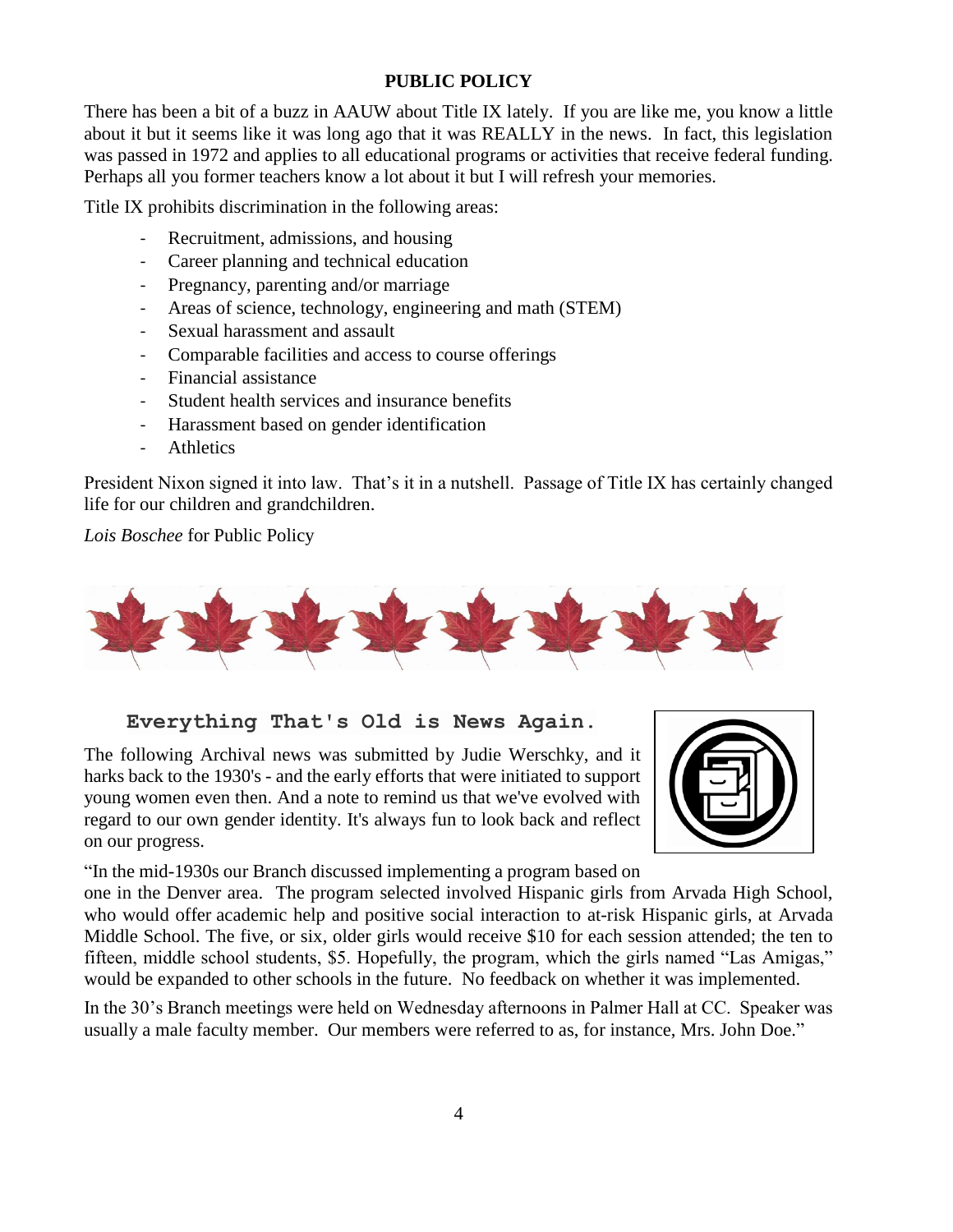## **Local Scholarships**

Frieda Dunlap, our local branch treasurer, has sent checks to PPCC and UCCS to the accounts of our five Local Scholarship winners (\$1,000 each).

The winners**: Summer South**, UCCS nursing student, single parent of two young children and Iraq war veteran**; Theresa Klinitski**, UCCS Business Marketing in the Bachelor of Innovation Degree, who has already proven herself as a Falcon District 49 home school consultant and liaison; **Beverly Brown,** PPCC, Outdoor Recreation Leadership. Beverly is a single mother of two middle schoolers who hopes to work with PTSD clients using outdoor recreation therapy; **Michelle Ihlefeldt**, PPCC, Accounting, who will be transferring to Regis University after completing a few more units at PPCC. Michelle was also a national qualifier at a Phi Beta Lama Business Club where she represented PPCC and the state of Colorado in the Accounting Principles event; **Mary Oketunmbi,** PPCC Nursing, a recent immigrant to the United States from Nigeria in 2012, who works full time at a nursing home to support herself, her parents and siblings. Each one of these scholarship recipients is on an extremely limited financial budget and doing what it takes to make their way to a college degree. Their stories are humbling when we consider the extreme sacrifices each of them is making to go back to school without someone else paying the bills.

Each of our scholarship recipients has written to thank us for our May luncheon, our financial assistance, and recognitions of their achievements**. Beverly Brown** wrote to tell us how much our acknowledgement of her academic efforts has meant to her at a time when she has struggled to juggle family responsibilities, financial challenges, and time constraints. Our support to her has meant so much and she has shared her success with her mother who lives in another state.

**Joanne Yeshulas,** scholarship recipient in 2015, who works full time as a prison guard at Canon City and is raising two teenagers as a single parent, wrote to inform us that she has made the transition to UCCS from PPCC and been able to take two more classes: one class in Humanities, with a grade of A, and another very challenging course in Anatomy and Physiology with a grade of B+--all this while working full-time, traveling from Colorado Springs to Canon City for her prison job, and raising two teens. She wanted us to know that she has made the transition from PPCC to UCCS and taking classes as she can in terms of time and money. Without these scholarship funds, it becomes financially impossible to pay for the cost of tuition and books when one is a single parent working full time to support a family.

This brings us to our very important job of major fundraising for Local Scholarships and educational event for our local branch: Author's Day on Sat., November 5<sup>th</sup> at the Doubletree Inn on Lake Avenue, Colorado Springs. We have five fabulous authors this year to share their writing success with our members. The cost is \$60 and our profits go to support these very deserving students from our community. We hope each of you will make a strong effort to attend and bring a friend. If you cannot attend, consider making a donation to the Local Scholarships fund as these students need our financial support. A gift of \$20.00 or \$30.00 is the equivalent of the profit we would make from your \$60 ticket price to the event and adds to our receipts so that we may again award five \$1,000 scholarships in 2017.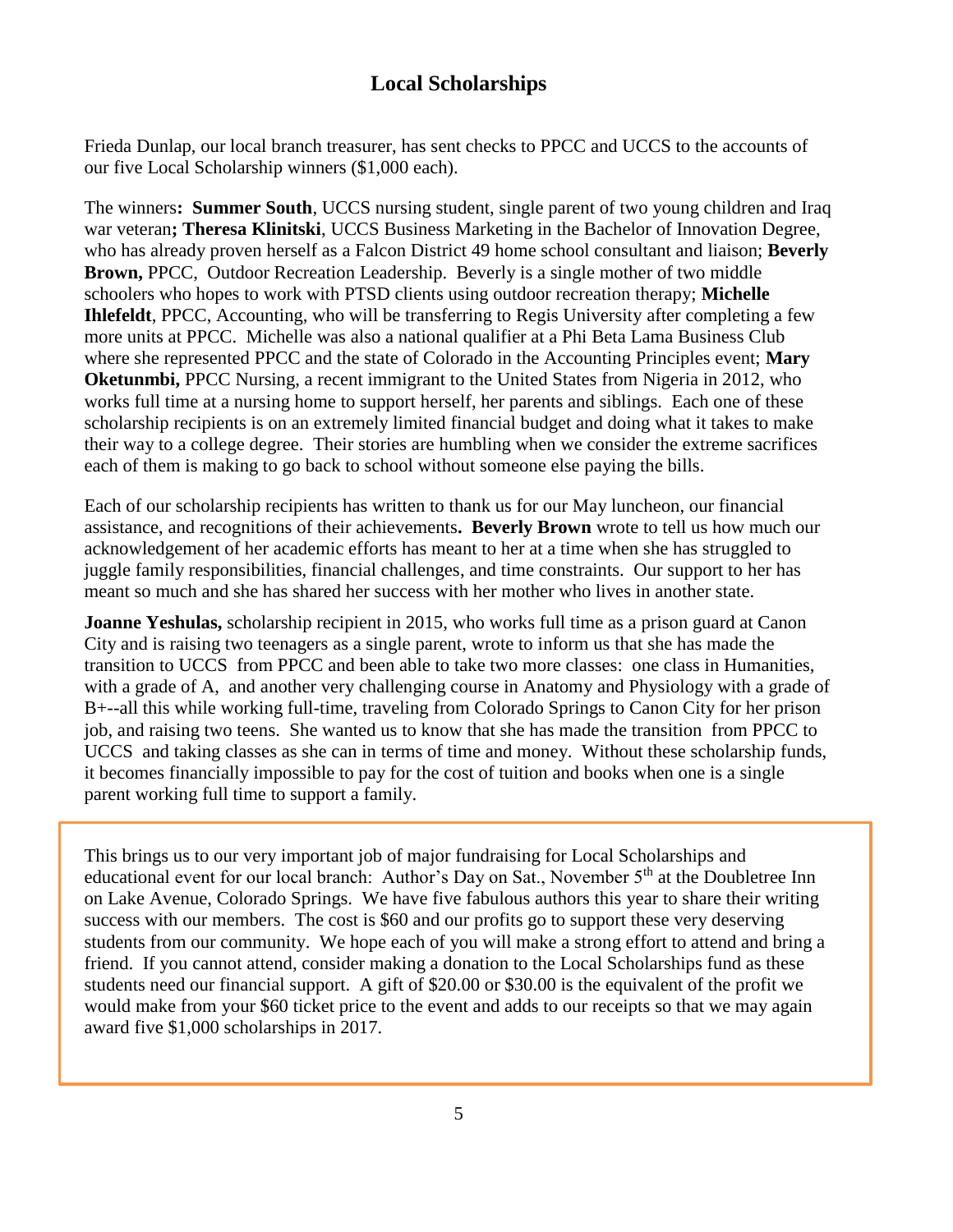| 2016-2017 Colorado Springs AAUW Budget |               |
|----------------------------------------|---------------|
| <b>Receipts</b>                        | <b>Budget</b> |
| Dues (175 x \$80)                      | \$14,000.00   |
| <b>Newsletter Mailings</b>             | \$100.00      |
| Programs (7x \$700)                    | \$4,900.00    |
| Ckg/Savings Interest                   | \$80.00       |
| <b>State Convention</b>                | \$2,500.00    |
| Fundraising                            |               |
| <b>AAUW Funds</b>                      |               |
| Geraniums                              | \$800.00      |
| Grocery Cards (Mbr Purchases)          | \$300.00      |
| <b>Grocery Card Earnings</b>           | \$1,300.00    |
| Local Scholarship                      | \$1,000.00    |
| Author's Day                           | \$5,000.00    |
| <b>Withdrawal from Reserve</b>         | \$7,513.00    |
| <b>Total Income</b>                    | \$37,493.00   |
|                                        |               |
| <b>Expenses</b>                        |               |
| Dues to Nat'l and State (175 x \$59)   | \$10,325.00   |
| Programs (7 x \$700)                   | \$4,900.00    |
| Conventions/Workshops                  | \$5,000.00    |
| <b>State Convention</b>                | \$2,500.00    |
| Local Directory                        | \$400.00      |
| Newsletter (local & State)             | \$200.00      |
| Insurance                              | \$833.00      |
| Membership(flyers & programs)          | \$60.00       |
| Postage/Misc Office Costs              | \$75.00       |
| <b>Public Policy Requirements</b>      | \$250.00      |
| Donations                              |               |
| <b>AAUW Funds</b>                      |               |
| Geranium Pmt to Nat'l                  | \$300.00      |
| Geranium Supplier                      | \$500.00      |
| Grocery Cards (Card Purchases)         | \$300.00      |
| Grocery Card Pmt to Nat'l              | \$1,300.00    |
| Local Scholarship                      | \$5,000.00    |
| Author's Day                           | \$3,500.00    |
| Other                                  | \$500.00      |
| Community Outreach/Involvement         |               |
| Girls' STEM PPCF                       | \$500.00      |
| Science Fair                           | \$50.00       |
| History Day Award                      | \$50.00       |
| Human Trafficking                      | \$500.00      |
| International Womens' Day              | \$200.00      |
| Other                                  | \$250.00      |
|                                        |               |
| <b>Total Expenses</b>                  | \$37,493.00   |

## Thanks to all for renewal of your annual dues and contributions to AAUW National programs.

 Out of each annual dues payment of \$80.00, \$49.00 goes to AAUW-National, \$10.00 goes to AAUW-State, and \$21.00 stays in our Colorado Springs Branch.

Your branch dues cover the cost of our branch Directory, website, postage and office supplies, insurance, and more importantly our commitment to community outreach to include the Girl's STEM program, Science Fair, History Day Award, Human Trafficking and International Women's Day. It also covers our Public Policy area that enables us to reach and engage on the many issues that impact women.

If you have not paid your dues for the 2016- 2017 year, this is the last newsletter you will receive.

If you are receiving this newsletter by mail (USPS) and have not included \$10.00 mailing costs with your dues, future editions will be delivered by email.

The new Directories will be available at the 24th September Branch Event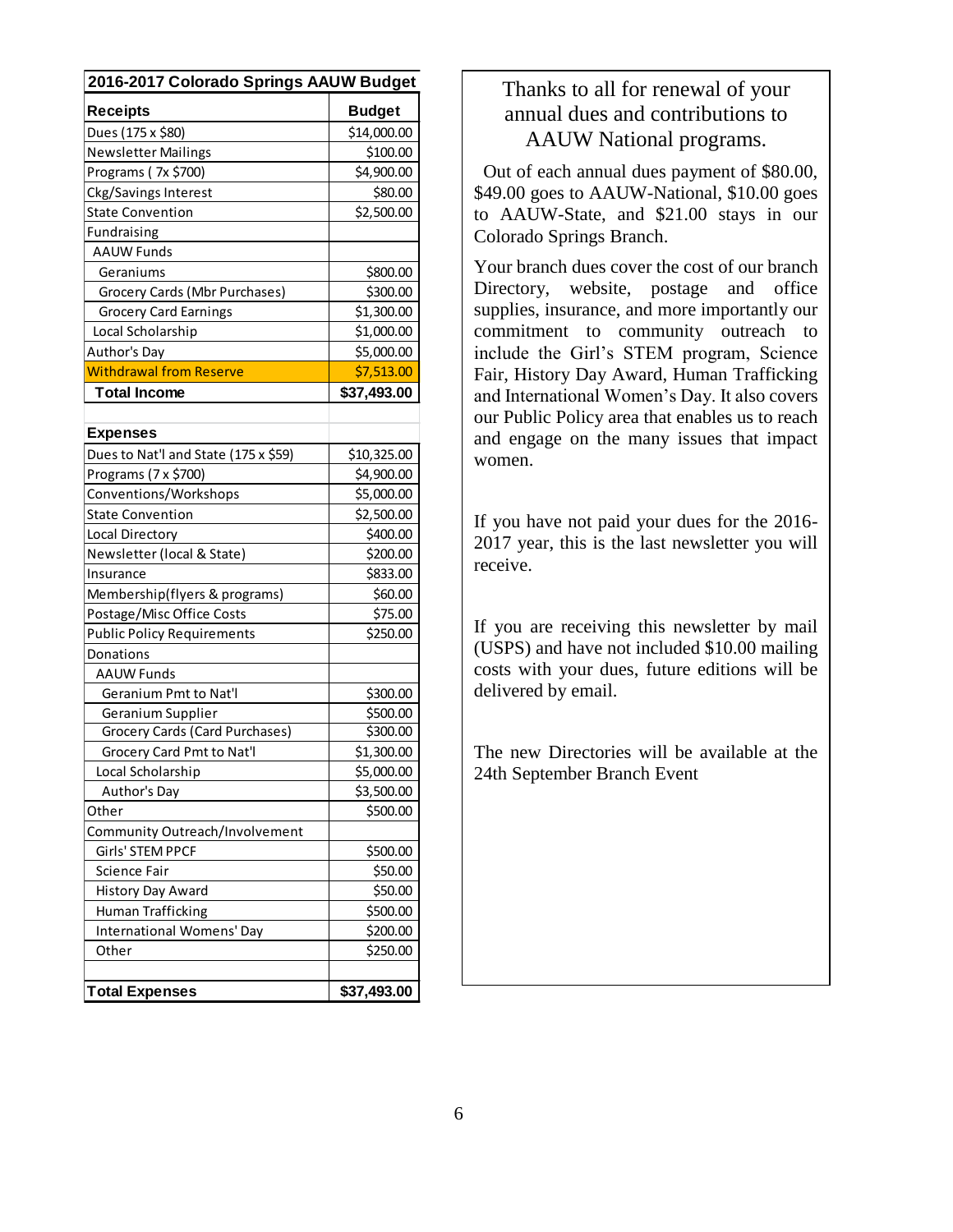

## **Please welcome our New Members from June and July:**

#### **Deborah Brewer**

PO Box 60039, Colorado Springs, CO 80960 Phone: [201-1883](tel:719-201-1883) E-Mail: [deborahlbrewer@gmail.com](https://mail.google.com/mail/u/0/h/ky7nrewuigsb/?&cs=wh&v=b&to=deborahlbrewer@gmail.com) Degree: BA (Liberal Studies) Thomas Edison State College,  **Deborah** also volunteers with Pikes Peak Writers and the Drama Lab.

**Jana Burr** (referred by Jean Little) 1225 Hans Brinker Ln., CS, CO 80907 H) 598-1448 C) 201-8072 Email: [jkbmtb@comcast.net](mailto:jkbmtb@comcast.net) Degree: BA (Mathematics & Economics) Univ. of Colorado, Boulder  **Jana** is retired from Information Technology for Natural Gas Pipeline.

**Carol Lory** (spouse: Don) 3319 Springridge Circle, CS, CO 80906 C) 719-237-2969 Email: [smileygurl48@gmail.com](mailto:smileygurl48@gmail.com) Degrees: BS (Education- Elementary) Univ. of Wisconsin, Osh Kosh MA (Special Education) Univ. of Phoenix, Colorado Springs  **Lory** is retired and is active in the Women's Golf Assoc. and the Continental Women's Golf League.

**Sharon Rice** (previous member) 2574 Marston Heights, CS 90920 H) 278-0981 C) 290-6426 Email: [srice43@comcast.net](mailto:srice43@comcast.net) Degrees: BA (Education) Univ. of Wyoming MA (Education) Univ. of Colorado EdD (Leadership and Organ.) Nova SE Univ.

**Sharon** is a retired teacher and Administrator from Academy School District 20. She taught and supervised student teachers at UCCS. Sharon is an active Board Member with the Women's Educational Society of Colorado College and with Curiosity Unlimited at UCCS. She is also a docent at the Fine Arts Center.

**Linda Sherwin** (referred by Lois & Eunice) 2523 Elite Terrace, CS, CO 80920 Phone: 635-3191 Email: [Lsherwin01@earthlink.net](mailto:Lsherwin01@earthlink.net) Degrees: BS (Education) Univ. of Wisconsin Stout, Menomonie MA Ed. (E-learning/Structural Design) Univ. of Phoenix, AZ  **Linda** is retired instructor and policy writer. She is President of her HOA and volunteers

#### **MEMBRSHIP RENEWAL**

with the E-learning guild.

Members who did not renew by August 16 will not appear in the directory. Interest group leaders will be notified to drop un-paid members if dues are not paid by the Welcome Coffee on September  $24^{\text{th}}$ .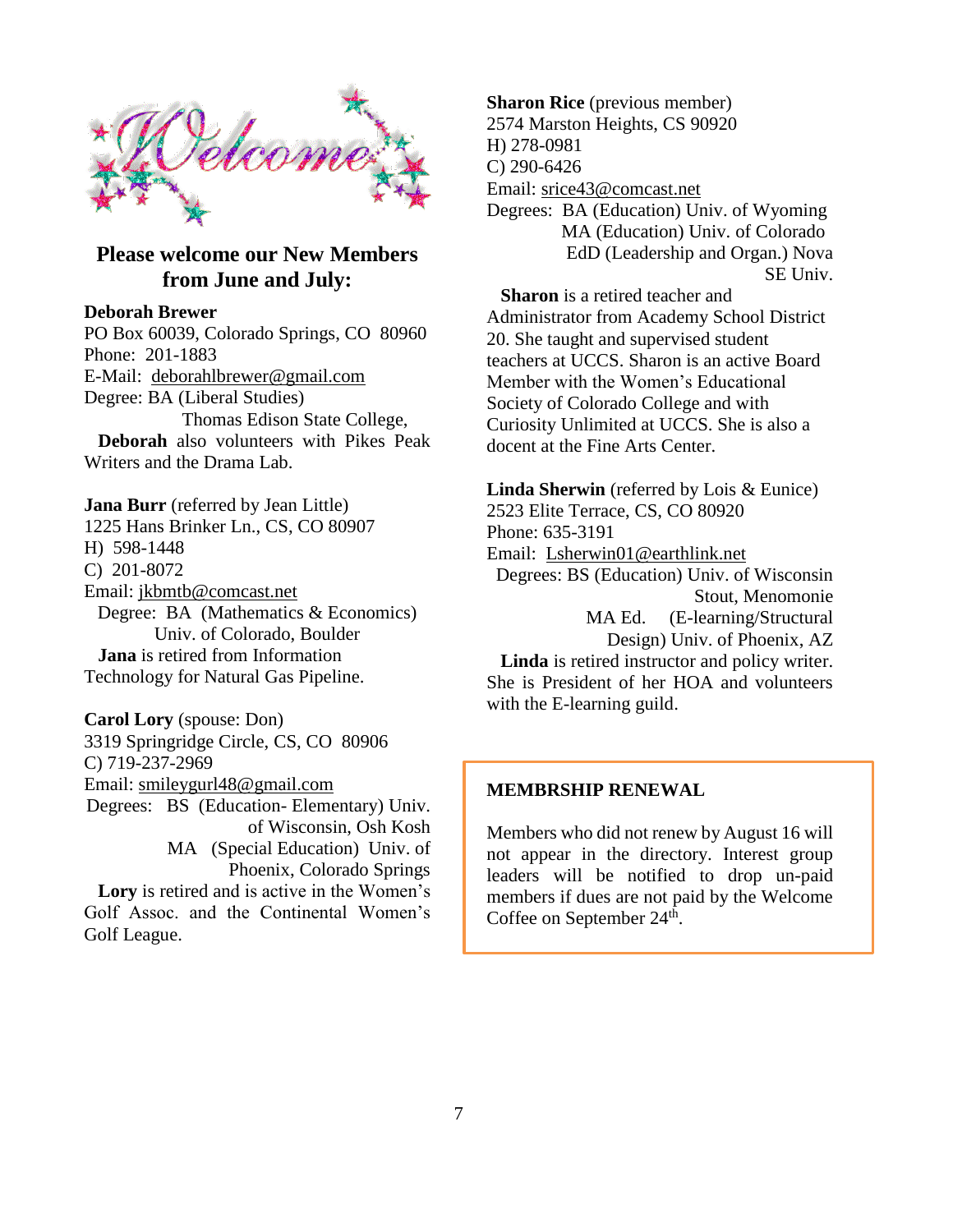

## **Monday:** HARDY HIKERS**:** C: Pip Bodkin, 206-427-2444

- 5 No Hike (Labor Day)
- 12 Hike Section 16 to waterfall. Call Nona Hentschel, 310-1592
- 19 Fall Hike. Call Charla Dowds, 574-7568 / Pauleta Terven
- 26 Hike Cripple Creek. Call Jeanette Minniti, 964-8333

#### **Tuesday:**

- 6 TECHNOLOGY: 9:30 a.m. C: Peggy Wimberly, 598-8017, [pwimb659@comcast.net.](mailto:pwimb659@comcast.net) Hostess: Peggy Wimberly, 4811 Castledown Rd.
- 13 READERS' POTPOURRI*:* 1:00 pm, C: Jan McKenzie, 597-7161, [janzie18@msn.com.](mailto:janzie18@msn.com.%20B)  [B:](mailto:janzie18@msn.com.%20B) *Dead Wake* by Erik Larson, H: Jeanne Marsh. Please RSVP.

DINNER BOOK CLUB: C: Martha Lee, 594-9039, [mleewest@live.com.](mailto:mleewest@live.com) Dinner at Hotel Elegante at 5:45. Book: *The Truth According to Us* by Annie Barrows. Call Martha Lee at 594-9039 or email at [mleewest@live.com](mailto:mleewest@live.com) for reservation.

27 UFO'S (UNFINISHED OBJECTS): 1:00 p.m. C: Wynn Weidner, 598-5259, [wynnweidner@q.com.](mailto:wynnweidner@q.com) Hostess: Susan Wright, 11985 Sunset Crater Dr. (Peyton), 393-5045, [wrightsearchj@gmail.com.](mailto:wrightsearchj@gmail.com)

. MORNING GLORY BOOK CLUB: Book choosing meeting at 10:00 a.m. Call Paula Munger at 337-3575 if you would like to join us or for more information.

27 BRIDGE LITE: Contact Lois Boschee, [loisbos68@gmail.com.](javascript:window.top.ZmObjectManager.__doClickObject(document.getElementById(%22OBJ_PREFIX_DWT820_com_zimbra_email%22));)

## **Wednesday**:

AMIABLE AMBLERS: C: Linda Shane, 355-9287, lindershane@gmail.com.

- 7 Meet at 9:00 a.m. at Monument Valley Park, Fontanero Parking Lot. From Nevada go west on Fontanero, you will run directly into the parking lot. Contact Evelyn Hurr, 576-5096, evhurr@yahoo.com.
- 14 Meet at 9:00 a.m. at Bon Shopping Center, 2200-2300 N. Wahsatch. Meet at south end of the parking lot. Contact Eunice Ciaccio, 465-2911, [eunico.11@comcast.net.](mailto:eunico.11@comcast.net)
- 21 Meet at 9:00 a.m. at Sinton Trailhead. Contact Charla Dowds, 574-7568, d49\_cdowds@yahoo.com.
- 28 Hike Bear Creek Park. Meet at 10:00 a.m. at Regional Office. Contact Helena Schafer, 527-9754.
- 14 SOUTHWEST STUDIES: 1:30 p.m. Chair: Eunice Ciaccio, 465-2911, [euninco.11@comcast.net](javascript:window.top.ZmObjectManager.__doClickObject(document.getElementById(%22OBJ_PREFIX_DWT936_com_zimbra_email%22));). East Library Annex Room. Hostesses: Janet Friedberg and Vickie Collier. Topic: History of Albuquerque. Presenter: Vivian McWhorter.
- 21 LUNCHEON NOVEL I: 11:45 a.m. Co-chairs: Georgina Burns, 598-7773 & Sally Mathewson, 473-0228. Hostess: Ellie (630-7465). Co-hostess: Sally. Book: *My Brilliant Friend* by Elena Huber Ferrante. D.L. Ilene

LUNCHEON NOVEL, TOO: 12:00 noon. C: Jan Gregg, 330-9566. [idyllpines@comcast.net.](mailto:idyllpines@comcast.net) Hostess: Diana Ruth, 9 Woodman Ct, 599-4087, [Druth2000@aol.com.](mailto:Druth2000@aol.com) Co-H: Jeanne Marsh, 590-7237, [jmarsh@pcisys.net.](mailto:jmarsh@pcisys.net) B: *Mr. Penumbra's 24 Hour Bookstore* by Robin Sloan. DL: Diana.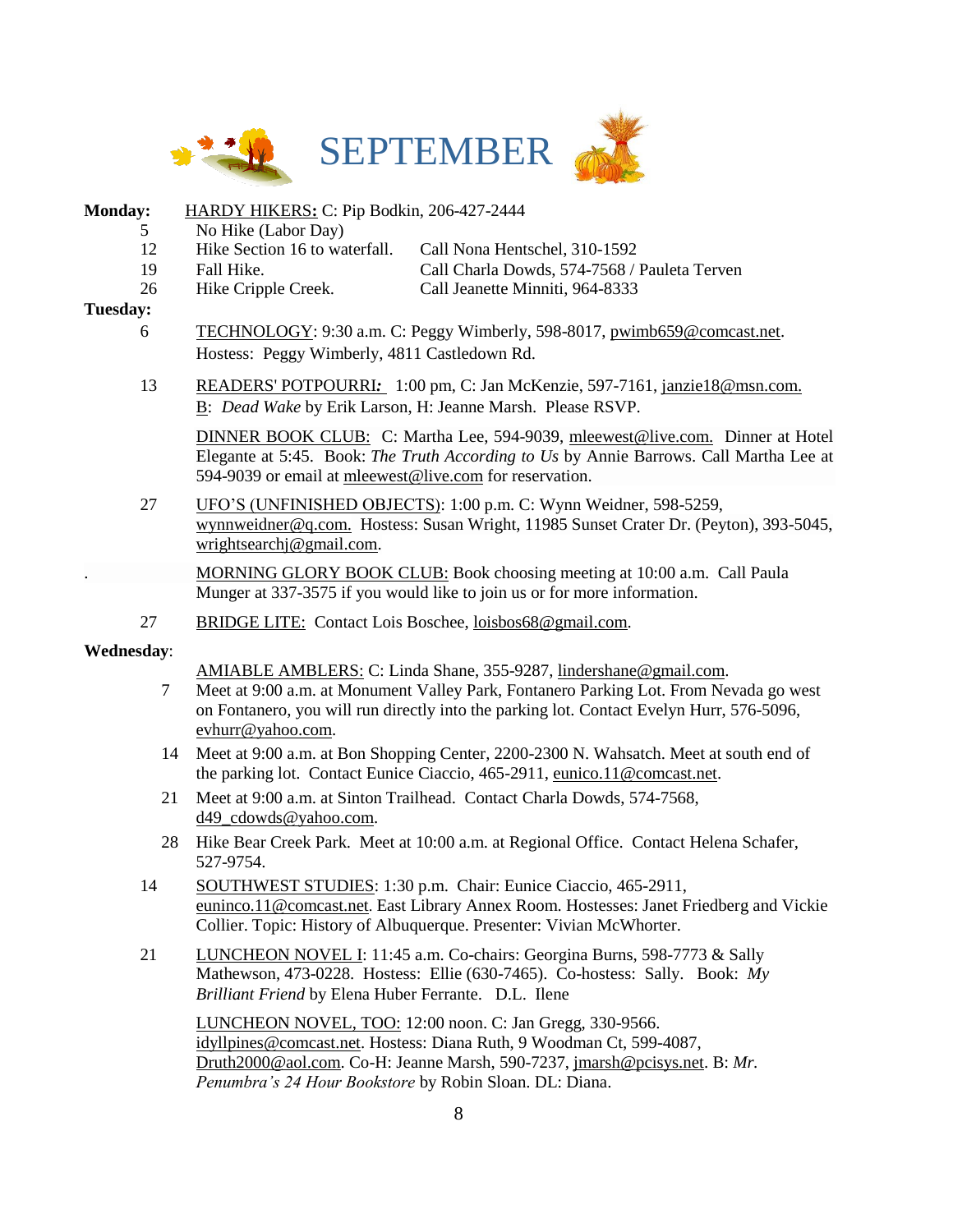#### **Wednesday (continued)**:

- 21 AFTERNOON READERS: 1:30 p.m. C: Jan Zellmer, 576-9086h, 314-5789c, [janzellmer@yahoo.com.](mailto:janzellmer@yahoo.com) Hostess & Leader: Joan Zales, 1611 N. Cascade Ave., 633- 3033, [joanzales@aol.com.](mailto:joanzales@aol.com) Book: *A Fall of Marigolds* by Susan Meissner
- 28 CHOCOLATE LOVERS: 11:30 a.m. Co-Chairs: Ellie Solomon 630-7465, [elron3@msn.com](mailto:elron3@msn.com) & Sally Mathewson, 473-0228, [mathewson3@juno.com.](javascript:window.top.ZmObjectManager.__doClickObject(document.getElementById(%22OBJ_PREFIX_DWT847_com_zimbra_email%22));) Program: We will meet for lunch at Wades Café, 3504 N. Academy Blvd. We will then go to Radiantly Raw Chocolate, 3312 Austin Bluffs Pkwy, to hear about their chocolate products. Please RSVP to Sally Mathewson, [mathewson3@juno.com,](javascript:window.top.ZmObjectManager.__doClickObject(document.getElementById(%22OBJ_PREFIX_DWT848_com_zimbra_email%22));) 473-0228.

#### **Thursday:**

1 WOMEN WHO WRITE: 9:30 a.m. C: Janet Condit, 277-7590, [jjcondit@msn.com.](javascript:window.top.ZmObjectManager.__doClickObject(document.getElementById(%22OBJ_PREFIX_DWT1065_com_zimbra_email%22));) Hostess and Refreshments: Joyce Calamia, 2715 Fawn Grove Ct., 576-3245, [joycec1@mac.com.](mailto:joycec1@mac.com) . Facilitator: Jeanne Marsh. Please RSVP to Joyce.

MAH JONGG**:** 1 p.m. Valley Hi Golf Course. Contact Susan Bydalek at 465-2707 or [sbydalek@yahoo.com.](mailto:sbydalek@yahoo.com) Optional lunch at noon.

- 15 MAH JONGG: 1 p.m. Valley Hi Golf Course. Contact Susan Bydalek at 465-2707 or [sbydalek@yahoo.com.](mailto:sbydalek@yahoo.com) Optional lunch at noon.
- 22 MAH JONGG**:** 1 p.m. Valley Hi Golf Course. Contact Susan Bydalek at 465-2707 or [sbydalek@yahoo.com.](mailto:sbydalek@yahoo.com) Optional lunch at noon.
- 29 MAH JONGG: 1 p.m. Valley Hi Golf Course. Contact Susan Bydalek at 465-2707 or [sbydalek@yahoo.com.](mailto:sbydalek@yahoo.com) Optional lunch at noon.

#### **Friday:**

- 2 EXPLORING LIVES AND CULTURES: 10:00 a.m. 12 noon. Meeting at East Library, Co-chairs: Eunice Ciaccio, 465-2911, [eunico.11@comcast.net](mailto:eunico.11@comcast.net) & Janet Friedberg, 596- 1846, [janetfriedberg@comcast.net.](javascript:window.top.ZmObjectManager.__doClickObject(document.getElementById(%22OBJ_PREFIX_DWT1064_com_zimbra_email%22));) . Book Selections (National Hispanic Heritage Month): *The Ones I Bring With Me* by Carol Spaulding-Kruse and Kelsey Lepperd OR *Border Insecurity: Why Big Money, Fences and Drones Aren't Making Us Safer* by Sylvia Longmire.
- 9 BRIDGE LITE: Contact Lois Boschee, [loisbos68@gmail.com](javascript:window.top.ZmObjectManager.__doClickObject(document.getElementById(%22OBJ_PREFIX_DWT820_com_zimbra_email%22));)
- 16 LOCAL HISTORY: 10 a.m. C & H: Judie Werschky, [judiewer@aol.com](javascript:window.top.ZmObjectManager.__doClickObject(document.getElementById(%22OBJ_PREFIX_DWT971_com_zimbra_email%22));) or 632- 9989. History of Shamrock Ranch by owner David Wismer. This beautiful old ranch once stretched from the Santa Fe railroad track to Hwy 83 and included today's Fox Run Park. RSVP to Judie for directions and reservation for optional lunch at Flying Horse Clubhouse.
- 23 BRIDGE LITE: Contact Lois Boschee, [loisbos68@gmail.com.](javascript:window.top.ZmObjectManager.__doClickObject(document.getElementById(%22OBJ_PREFIX_DWT820_com_zimbra_email%22));)

**Saturday:**

17 FOG (FRIENDS OF the GRAPES) will be held at the Linda & Jack McIlnay home. Movie Night is the theme. We have limited space for the event, 18 people maximum. If more people than 18 respond, I'll keep a waiting list. If you will attend, please email [mlfmcilnay@comcast.net](javascript:window.top.ZmObjectManager.__doClickObject(document.getElementById(%22OBJ_PREFIX_DWT960_com_zimbra_email%22));) , and indicate how many people will be attending. Please also email me your favorite movie actor or actress and we will have people guess that name. Bone up on your movie trivia, a movie quiz may happen.

Please bring an appetizer to share and a beverage. We will have popcorn, soda, boxes of candy, plates, cups, napkins, and plastic utensils. If you need directions to our home, also email me that request and I'll send directions. Hope you can join us.